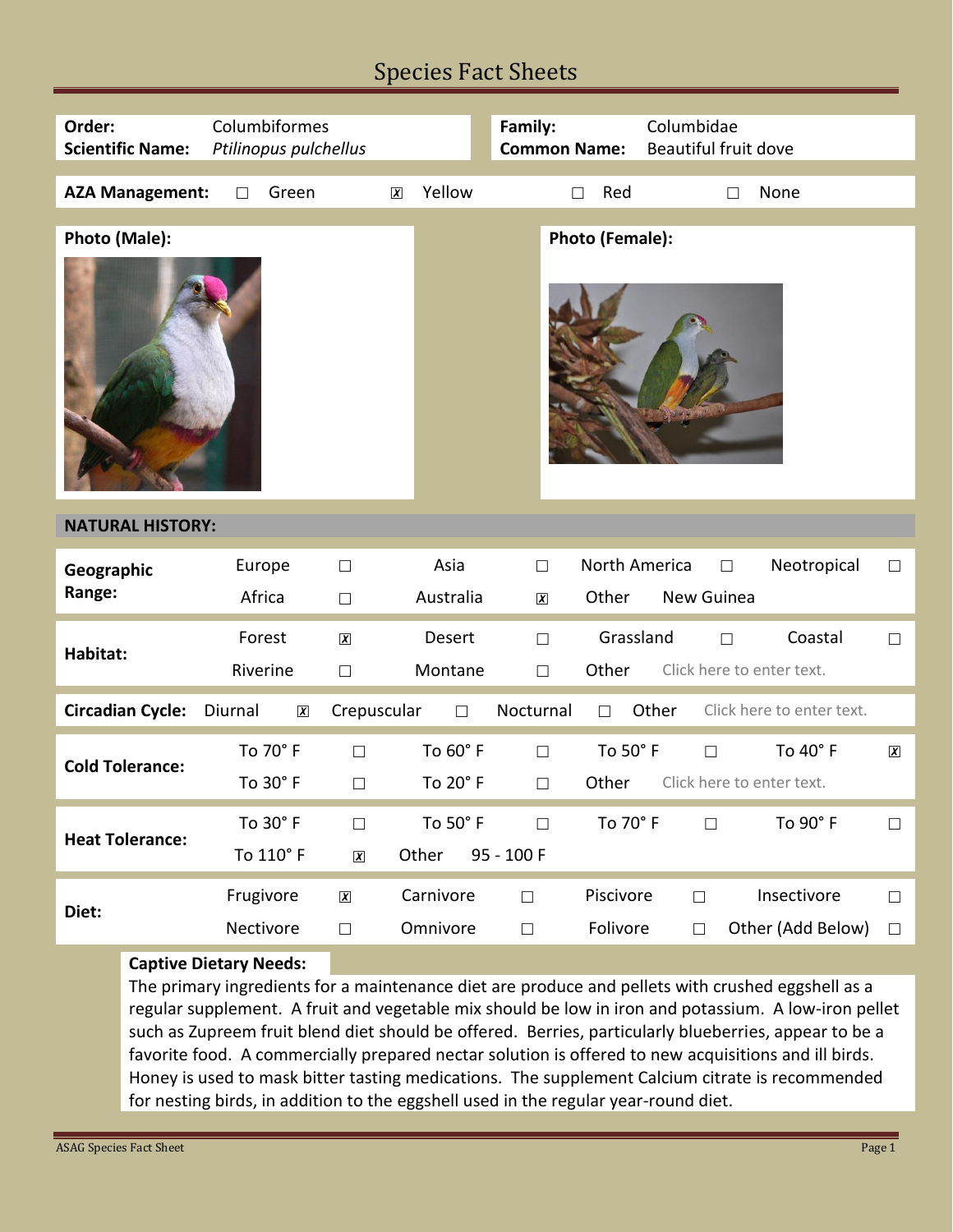## Species Fact Sheets

| Life Expectancy in the Wild:                                                                                                                                                                                                                                                                                                                  |                                                                                                                                                                                                                                                                                                                                                                                                                                                                                                                                                                 | Males:                                                                                          | Unknown                            |          | Females:                    | Unknown                                              |  |  |  |
|-----------------------------------------------------------------------------------------------------------------------------------------------------------------------------------------------------------------------------------------------------------------------------------------------------------------------------------------------|-----------------------------------------------------------------------------------------------------------------------------------------------------------------------------------------------------------------------------------------------------------------------------------------------------------------------------------------------------------------------------------------------------------------------------------------------------------------------------------------------------------------------------------------------------------------|-------------------------------------------------------------------------------------------------|------------------------------------|----------|-----------------------------|------------------------------------------------------|--|--|--|
| <b>Life Expectancy in Captivity:</b>                                                                                                                                                                                                                                                                                                          |                                                                                                                                                                                                                                                                                                                                                                                                                                                                                                                                                                 | Males:<br>$20 - 25$                                                                             |                                    | Females: | $20 - 25$                   |                                                      |  |  |  |
| <b>BREEDING INFORMATION:</b>                                                                                                                                                                                                                                                                                                                  |                                                                                                                                                                                                                                                                                                                                                                                                                                                                                                                                                                 |                                                                                                 |                                    |          |                             |                                                      |  |  |  |
| <b>Age at Sexual Maturity:</b>                                                                                                                                                                                                                                                                                                                |                                                                                                                                                                                                                                                                                                                                                                                                                                                                                                                                                                 | Males:                                                                                          | 6 months                           |          | Females:                    | 1 year                                               |  |  |  |
| <b>Courtship Displays:</b>                                                                                                                                                                                                                                                                                                                    |                                                                                                                                                                                                                                                                                                                                                                                                                                                                                                                                                                 | Both sexes bow and coo although the male more regularly is observed<br>calling.                 |                                    |          |                             |                                                      |  |  |  |
| <b>Nest Site Description:</b>                                                                                                                                                                                                                                                                                                                 |                                                                                                                                                                                                                                                                                                                                                                                                                                                                                                                                                                 | A fragile set of twigs, straw and other plant material are used to create a<br>simple platform. |                                    |          |                             |                                                      |  |  |  |
| <b>Clutch Size, Egg Description:</b>                                                                                                                                                                                                                                                                                                          |                                                                                                                                                                                                                                                                                                                                                                                                                                                                                                                                                                 |                                                                                                 | The clutch size is one, white egg. |          |                             |                                                      |  |  |  |
| <b>Incubation Period:</b>                                                                                                                                                                                                                                                                                                                     | 18 days                                                                                                                                                                                                                                                                                                                                                                                                                                                                                                                                                         |                                                                                                 |                                    |          | <b>Fledgling Period:</b>    | $8-10$ days                                          |  |  |  |
| <b>Parental Care:</b>                                                                                                                                                                                                                                                                                                                         | Both sexes actively participate in incubation and rearing young.                                                                                                                                                                                                                                                                                                                                                                                                                                                                                                |                                                                                                 |                                    |          |                             |                                                      |  |  |  |
| <b>Chick Development:</b>                                                                                                                                                                                                                                                                                                                     | Chicks fledge at about 8 days and at a weight of 8 grams. The tiny fledgling is closely<br>tended to by both parents. The youngster will usually take its first flight at about 12<br>days. The young bird will weigh about 58-59 grams at six months of age. At one<br>year, a male will often weigh about 70 grams and a female about 65. While the<br>male's crown and breast area are often a richer color than the hens, the sexes are<br>often very difficult to distinguish by appearance. A dove's sex should not be<br>determined based on appearance. |                                                                                                 |                                    |          |                             |                                                      |  |  |  |
| <b>CAPTIVE HABITAT INFORMATION:</b>                                                                                                                                                                                                                                                                                                           |                                                                                                                                                                                                                                                                                                                                                                                                                                                                                                                                                                 |                                                                                                 |                                    |          |                             |                                                      |  |  |  |
| The species is most often seen in pairs or as single individuals in the wild.<br>Social Structure in the Wild:                                                                                                                                                                                                                                |                                                                                                                                                                                                                                                                                                                                                                                                                                                                                                                                                                 |                                                                                                 |                                    |          |                             |                                                      |  |  |  |
| The species should be maintained in single pairs or as single-sexed flocks. A<br><b>Social Structure in Captivity:</b><br>breeding pair and its offspring will typically coexist until the youngster is<br>sexually mature or until the pair produce a new offspring.                                                                         |                                                                                                                                                                                                                                                                                                                                                                                                                                                                                                                                                                 |                                                                                                 |                                    |          |                             |                                                      |  |  |  |
| <b>Minimum Group Size:</b>                                                                                                                                                                                                                                                                                                                    | Two birds                                                                                                                                                                                                                                                                                                                                                                                                                                                                                                                                                       |                                                                                                 |                                    |          | <b>Maximum Group Size:</b>  | Multiple birds of a single<br>sex.                   |  |  |  |
| Compatible in<br><b>Mixed Species Exhibits:</b>                                                                                                                                                                                                                                                                                               | Yes                                                                                                                                                                                                                                                                                                                                                                                                                                                                                                                                                             |                                                                                                 | <b>Comments:</b>                   |          | in a mixed-species setting. | The species is often difficult to breed successfully |  |  |  |
| <b>Optimal Habitat Size:</b><br>A minimum of a pen for a nesting pair<br>is $8'$ (L) by $4'$ (W) by $6'$ (H)                                                                                                                                                                                                                                  |                                                                                                                                                                                                                                                                                                                                                                                                                                                                                                                                                                 |                                                                                                 |                                    |          |                             |                                                      |  |  |  |
| The species is long-lived and relatively easy to maintain, but the mortality of<br><b>Management Challenges:</b><br>offspring has been relatively high in mixed-species displays. It's recommended<br>that sexed pairs be housed alone or with smaller species for breeding and<br>displayed as desired with a great variety of bird species. |                                                                                                                                                                                                                                                                                                                                                                                                                                                                                                                                                                 |                                                                                                 |                                    |          |                             |                                                      |  |  |  |